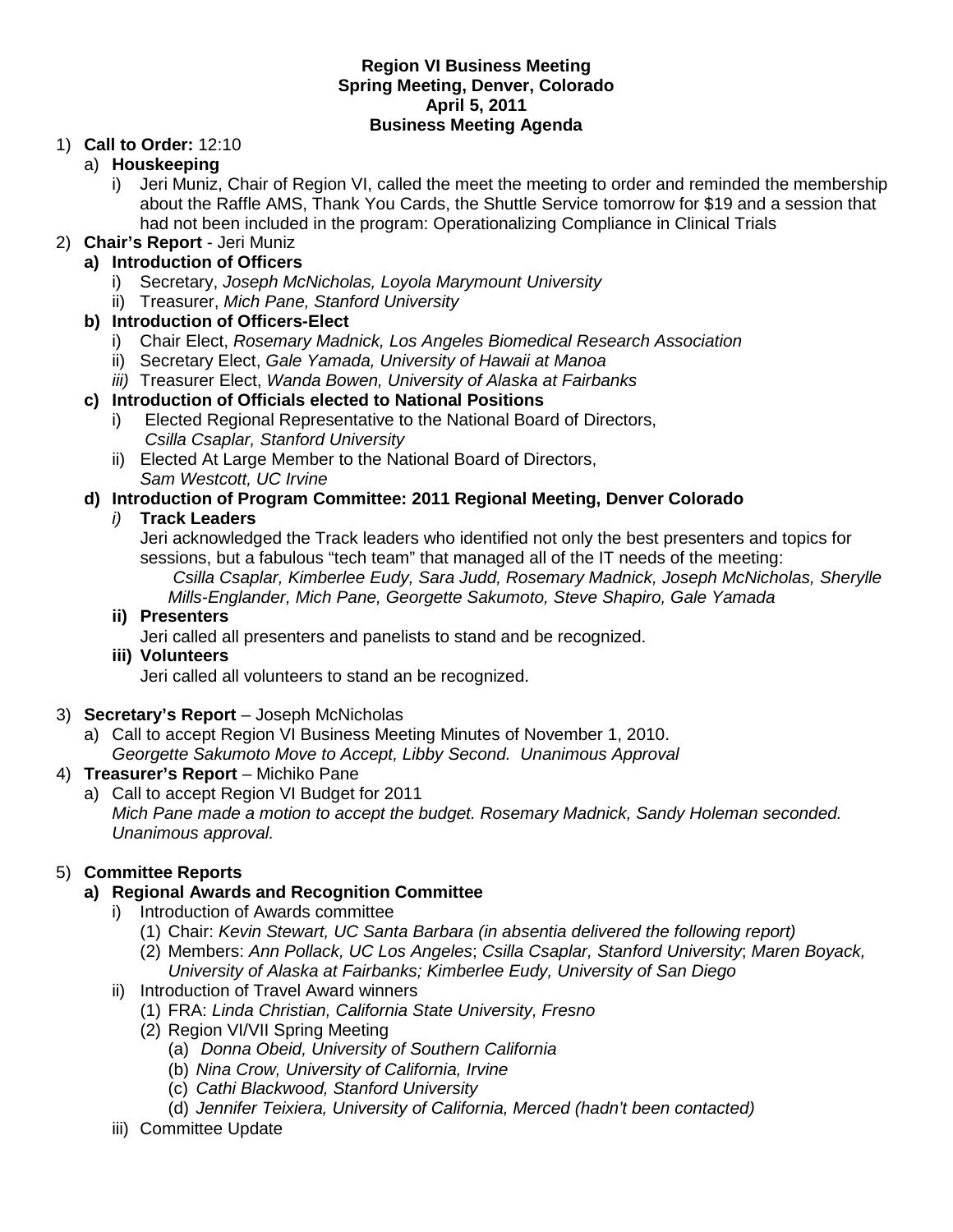(a) The Travel Awards Committee is discussing its current award structure and potential changes to meet the needs of the membership for travel to the 2012 Regional Meeting being held in Hawaii.

# **b) Membership and Volunteer Committee**

- i) Introduction of Volunteer Committee
	- (1) Chair: *Wanda Bowen, University of Alaska, Fairbanks and Wanda will introduce the members of the Committee as well as provide a Committee Update.*
	- (2) Members: *Marie Kirkman*, Bastyr University; *Derick Jones*, Cedars-Sinai Medical Center; *Samantha Goodwin, University of Alaska Fairbanks*
	- (3) Committee Update
	- (4) *Ambassador Program designed to hook up new members with existing members. Call for volunteers for regional 2012. Newsletter is being formulated with aid of a short questionnaire to the regions.*

# **c) Nomination and Leadership Development Committee**

i) Introduction of LD Committee:*Ted Mordhorst, University of Washington; Heather Kubinec, University of Southern California; Randi Wasik, University of Washington*

## **d) Education and Professional Development Committee**

- i) Introduction of EPD Committee
	- (1) Chair: *Linda Patton, California State University, Fullerton*
	- (2) *Research and Information Podcast Program Announced and signup encouraged*
	- (3) Members: *Traci Merrill*; *Debbie Caulfield*; *Laura Kubec; Cecelia Mannochehri*; *Joyce Nims*; *Helen Powell*; *Christopher Hale*; *Rosemary Madnick*
- ii) Update on LeadMe Program
	- (1) Mentee testimonial: Heather Kubinec, USC: Joyce Freedman
	- (2) Mentee testimonial: Stacey Miller, Cedar Sanai:
	- (3) Mentee testimonial: Derick Jones, Cedar Sanai:
- iii) Raffle for 2 Ipods
	- (1) Winner: Sandy Holeman
	- (2) Winner: Ludmilla Budilo
	- (3) Winner: Steve Shapiro
	- (4) Winner: Karina Biligram?
- iv) Request for input on the RIPP

## **6) National Reports – Georgette Sakumoto**

- a) Board of Directors met in Monterey
	- i) Review Strategic plan
	- ii) Subscriptions to NCURA magazine available independent of membership.
	- iii) Online tutorial in Intellectual property
	- iv) Student membership level free for one year
	- v) New Region approved: International Region
	- vi) Formalizing EARMA International Fellowship program approved up to 5 \$2,000 travel awards. Looking for host universities as well.
	- vii) Conflict of Interest policy for Travellling workshop members
	- viii)Social Media Policy has been created
	- ix) Website for Sponsorship policy
	- x) Jennifer Shamrock: New Editor for Magazine and RMR
	- xi) Accepting nominations for National Board due May  $20<sup>th</sup>$
	- xii) Accepting Nominations for Research awards

## **7) Regional Meetings**

- a) The Region VI and VII regional leadership have been hard at work finalizing the contract for the Regional Meeting 2012 in Hawaii.
	- i) The meeting will be held from April 15, 2012-April 18, 2012
	- ii) Location: Hilton Waikoloa Village on the main island of Hawaii
	- iii) The Chairs and Chair-Elects from both Region VI and VII have started meeting to initiate the development of the Program, as well as the activities for the 2012 meeting.
	- iv) Stay tuned for more details on the Meeting.